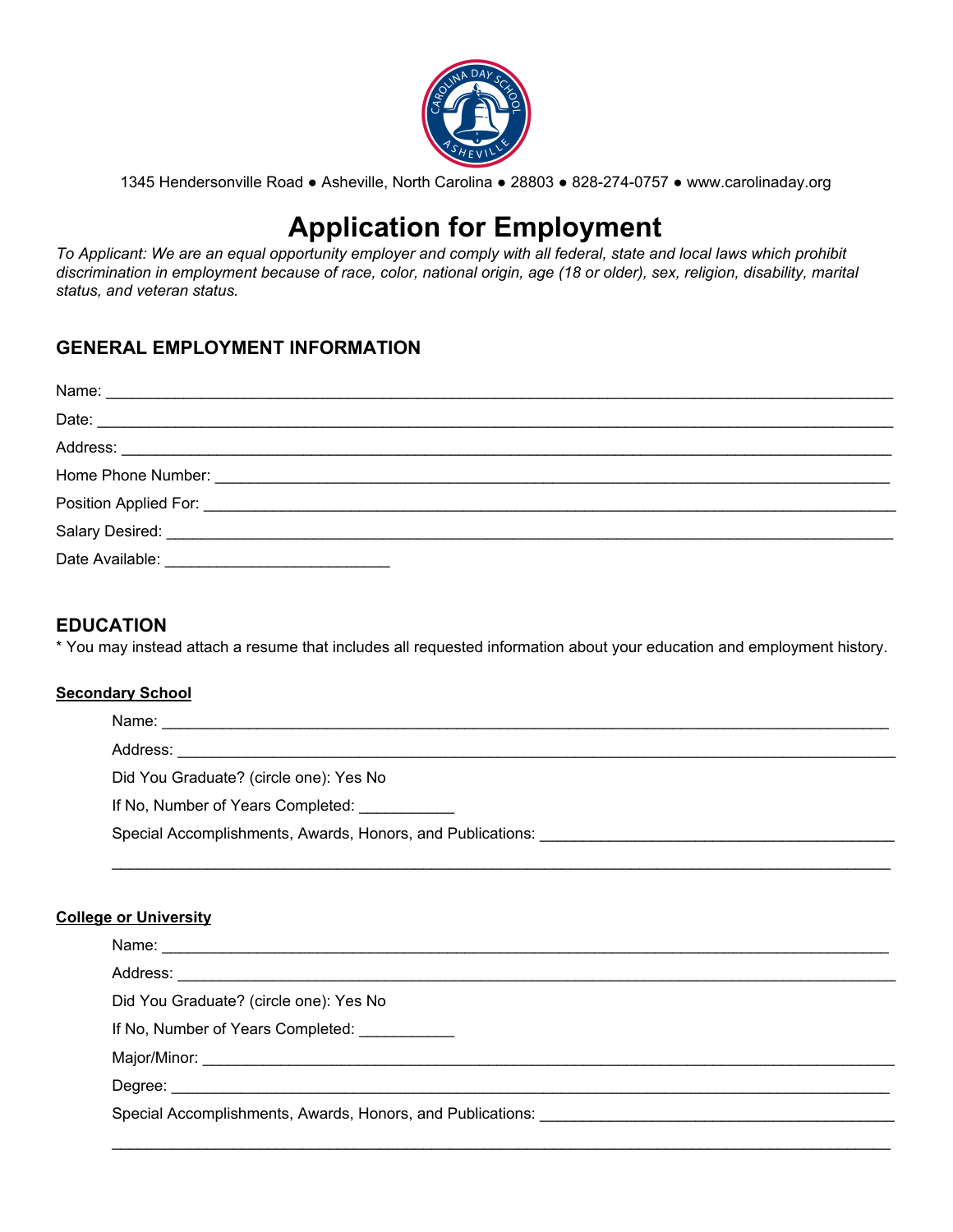#### **Post-Graduate Education**

| Did You Graduate? (circle one): Yes No        |  |
|-----------------------------------------------|--|
| If No, Number of Years Completed: ___________ |  |
|                                               |  |
|                                               |  |
|                                               |  |
|                                               |  |

## Additional Education, Including Certifications, Special Courses, and Other Programs

| Did You Graduate? (circle one): Yes No                     |  |
|------------------------------------------------------------|--|
| If No, Number of Years Completed: ___________              |  |
|                                                            |  |
|                                                            |  |
| Special Accomplishments, Awards, Honors, and Publications: |  |

# **EMPLOYMENT HISTORY** (List most recent position first.)

## **Employer's Name:**

| Additional Information: |  |
|-------------------------|--|

# **Employer's Name:**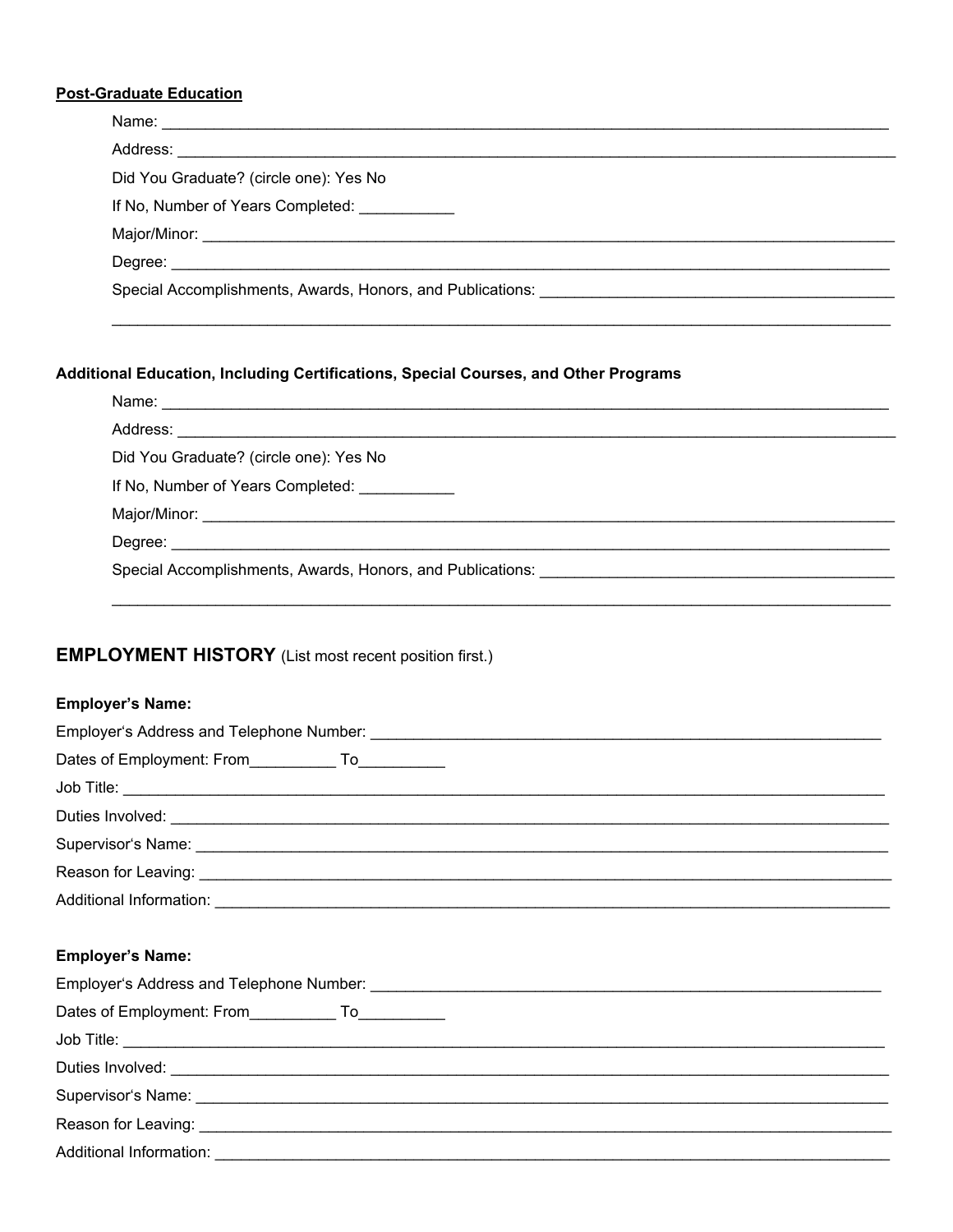**PROFESSIONAL REFERENCES** (Do not include previous supervisors if they are listed in Employment History)

| Dates Known/Relationship To You: |  |
|----------------------------------|--|

#### **ADDITIONAL INFORMATION**

Have you ever been previously employed by Carolina Day School? (circle one) Yes No

If yes, please state when: \_\_\_\_\_\_\_\_\_\_\_\_\_\_\_

Have you ever applied for a position at Carolina Day School? (circle one) Yes No

If yes, please state the position and the application date: \_\_\_\_\_\_\_\_\_\_\_\_\_\_\_\_\_\_\_\_\_\_\_\_\_\_\_\_\_\_\_\_\_\_\_\_\_\_\_\_\_\_\_\_\_\_\_\_\_

 Are you age 18 or older? (circle one) Yes No If not, state your age: \_\_\_\_\_\_\_\_\_\_\_\_\_\_\_

Are you legally authorized to work in the United States on a full-time or permanent basis? (circle one) Yes No

 Are you able to perform, with or without reasonable accommodation, the essential functions of the job or occupation for which you are applying? (circle one) Yes No

 Have you, since attaining the age of 18, been convicted or pled guilty to or —no contest" to a felony or misdemeanor? (circle one) Yes No (A conviction, guilty plea, or plea of —no contest" is not an automatic bar to employment at Carolina Day School.)

 $\mathcal{L}_\mathcal{L} = \{ \mathcal{L}_\mathcal{L} = \{ \mathcal{L}_\mathcal{L} = \{ \mathcal{L}_\mathcal{L} = \{ \mathcal{L}_\mathcal{L} = \{ \mathcal{L}_\mathcal{L} = \{ \mathcal{L}_\mathcal{L} = \{ \mathcal{L}_\mathcal{L} = \{ \mathcal{L}_\mathcal{L} = \{ \mathcal{L}_\mathcal{L} = \{ \mathcal{L}_\mathcal{L} = \{ \mathcal{L}_\mathcal{L} = \{ \mathcal{L}_\mathcal{L} = \{ \mathcal{L}_\mathcal{L} = \{ \mathcal{L}_\mathcal{$  $\mathcal{L}_\mathcal{L} = \{ \mathcal{L}_\mathcal{L} = \{ \mathcal{L}_\mathcal{L} = \{ \mathcal{L}_\mathcal{L} = \{ \mathcal{L}_\mathcal{L} = \{ \mathcal{L}_\mathcal{L} = \{ \mathcal{L}_\mathcal{L} = \{ \mathcal{L}_\mathcal{L} = \{ \mathcal{L}_\mathcal{L} = \{ \mathcal{L}_\mathcal{L} = \{ \mathcal{L}_\mathcal{L} = \{ \mathcal{L}_\mathcal{L} = \{ \mathcal{L}_\mathcal{L} = \{ \mathcal{L}_\mathcal{L} = \{ \mathcal{L}_\mathcal{$  $\mathcal{L}_\mathcal{L} = \{ \mathcal{L}_\mathcal{L} = \{ \mathcal{L}_\mathcal{L} = \{ \mathcal{L}_\mathcal{L} = \{ \mathcal{L}_\mathcal{L} = \{ \mathcal{L}_\mathcal{L} = \{ \mathcal{L}_\mathcal{L} = \{ \mathcal{L}_\mathcal{L} = \{ \mathcal{L}_\mathcal{L} = \{ \mathcal{L}_\mathcal{L} = \{ \mathcal{L}_\mathcal{L} = \{ \mathcal{L}_\mathcal{L} = \{ \mathcal{L}_\mathcal{L} = \{ \mathcal{L}_\mathcal{L} = \{ \mathcal{L}_\mathcal{$ 

If yes, please provide details below or attach a separate page.